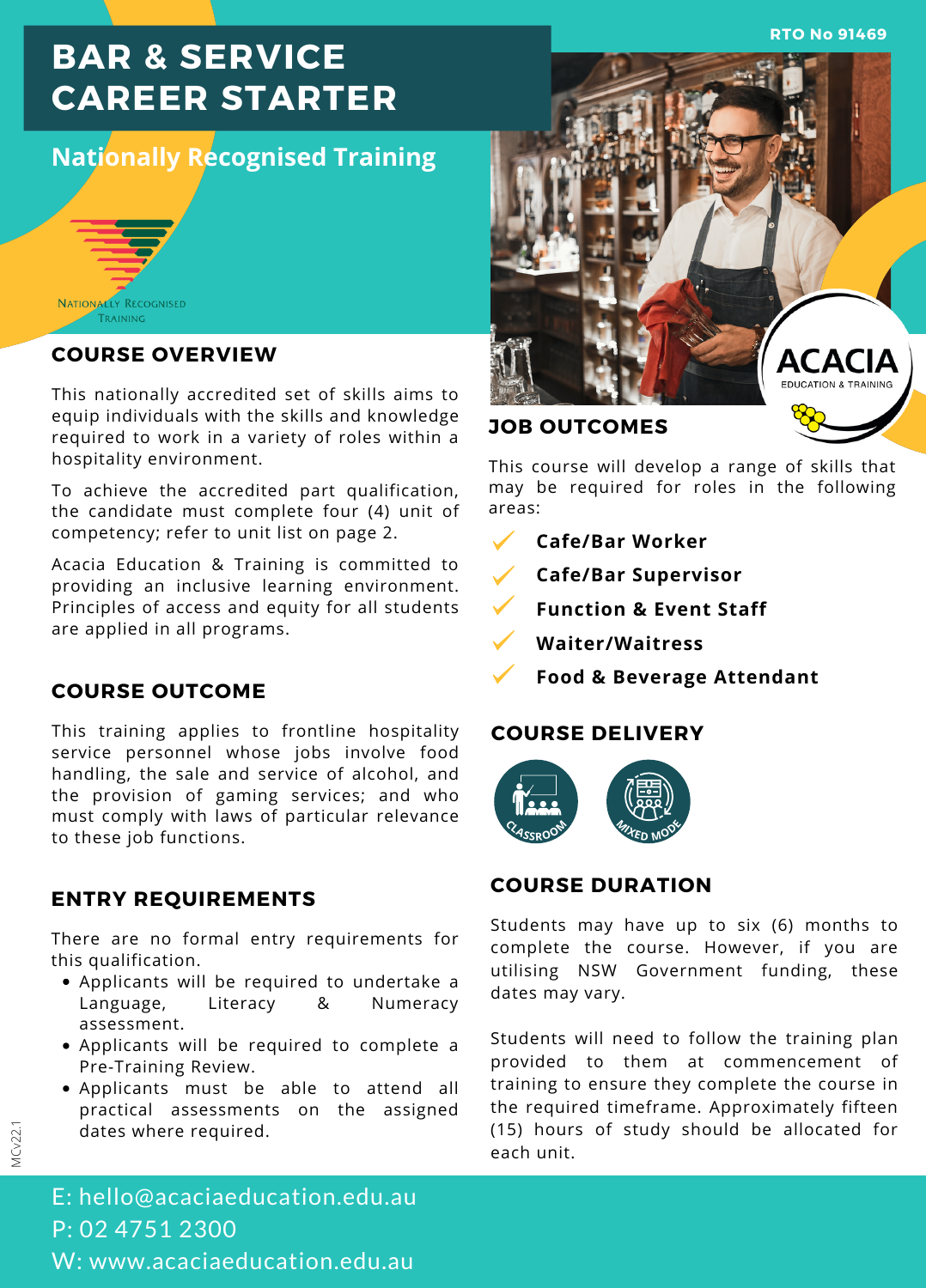# **ESSENTIAL SKILLS FOR THE WORKPLACE**



## **UNITS OF COMPETENCY**

Below are the units of competency required for this course.

| UNIT CODE  | <b>UNIT DESCRIPTION</b>                |  |
|------------|----------------------------------------|--|
| SITHFAB002 | Provide responsible service of alcohol |  |
| SITHGAM001 | Provide responsible gambling services  |  |
| SITXFSA001 | Use hygienic practices for food safety |  |
| SITXCCS006 | Provide service to customers           |  |

## **UNIT OVERVIEW**

#### **SITHFAB002 - Provide responsible service of alcohol**

This unit describes the performance outcomes, skills and knowledge required to responsibly sell or serve alcohol. This unit applies to all levels of sales personnel involved in the sale, service and promotional service of alcohol in licensed premises.

*Knowledge Evidence examples: Knowledge of state and territory legislation relating to the responsible service of alcohol; particular types of customers who are at a heightened risk; ways of assessing intoxication.*

*Practical Evidence example: Students will be required to demonstrate procedure to refuse sale or service of alcohol and assist various groups of intoxicated customers.*

#### **SITHGAM001 - Provide responsible gambling services**

This unit describes the performance outcomes, skills and knowledge required to provide responsible gambling services, and to assist those customers who have issues with problem gambling.

*Knowledge Evidence examples: Knowledge of current legislation in relation to responsible provision of gambling services; indicators of gambling problems; key requirements of responsible gambling services.*

*Practical Evidence example: Students will be required to identify appropriate organisational processes in response to a number of gambling related situations.*

*Unit list continued overleaf.*



E: hello@acaciaeducation.edu.au P: 02 4751 2300 W: www.acaciaeducation.edu.au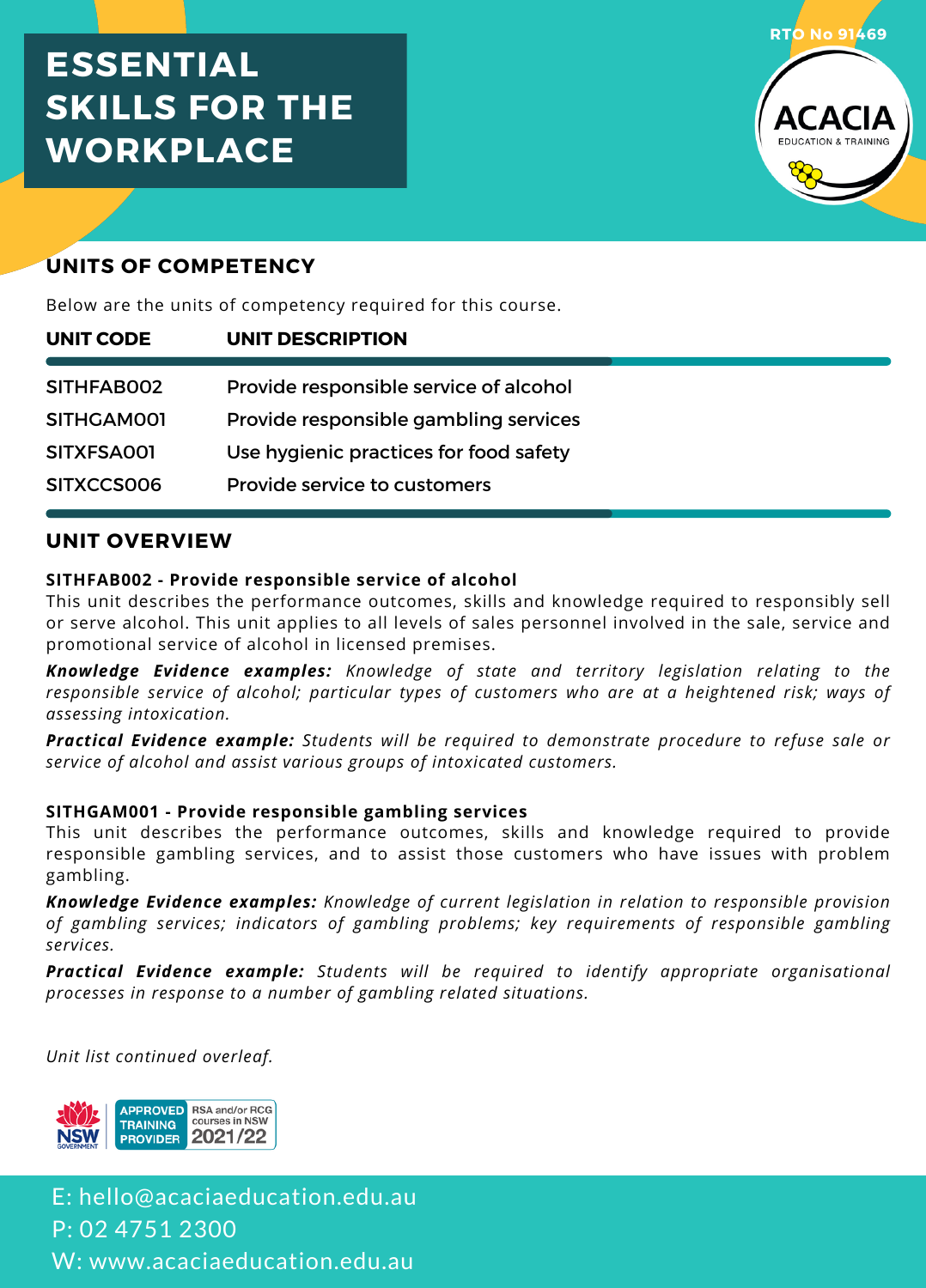# **ESSENTIAL SKILLS FOR THE WORKPLACE**



## **UNIT OVERVIEW**

#### **SITXFSA001 - Use hygienic practices for food safety**

This unit describes the performance outcomes, skills and knowledge required to use personal hygiene practices to prevent contamination of food that might cause food-borne illness.

*Knowledge Evidence examples: Knowledge of basic food safety laws, standards and codes; health issues likely to cause a hygiene risk relevant to food safety; hand washing practices.*

*Practical Evidence example: Students will be required to demonstrate use of safe food handling practices in food handling work functions in line with organisational hygiene procedures on at least 3 occasions.*

#### **SITXCCS006 - Provide service to customers**

This unit describes the performance outcomes, skills and knowledge required to communicate effectively with and provide quality service to both internal and external customers. It requires the ability to establish rapport with customers, determine and address customer needs and expectations, and respond to complaints.

*Knowledge Evidence examples: Knowledge of the principles of quality customer service and positive communication; body language and voice tone and volume; methods for enhancing service delivery in response to staff and customer service.*

*Practical Evidence example: Students will be required to demonstrate procedures to respond to and resolve 3 different customer complaints according to organisational policies and procedures.*